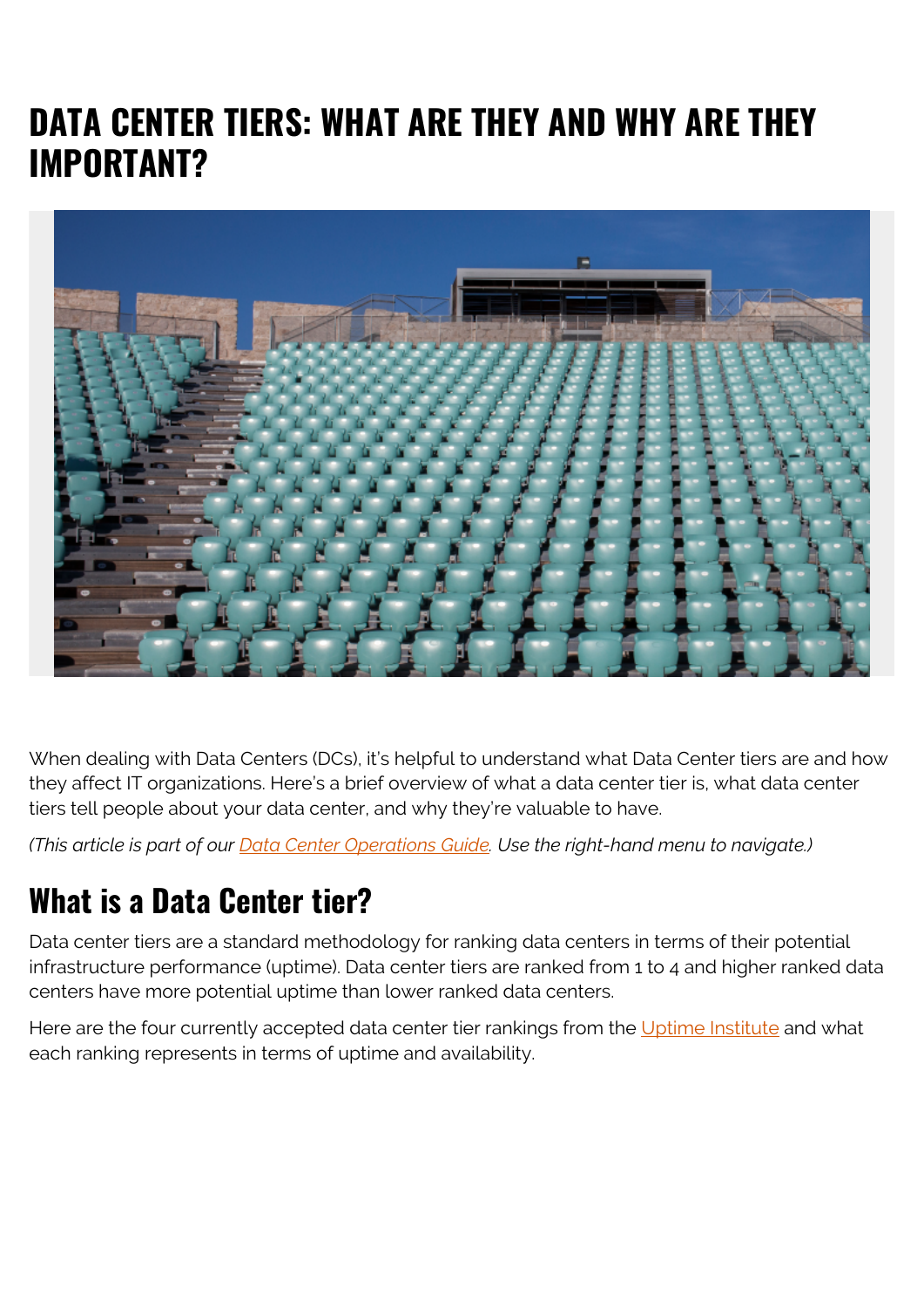| Tier 1 (Basic<br>Capacity)                     | Tier 1 data centers go beyond staging your servers in a spare office or large closet<br>inside a larger facility. Tier 1 DCs need a dedicated space for all your IT systems (a<br>server room which may or may not include a locked door); uninterruptable power<br>supplies (UPSes) to condition incoming power and to prevent spikes from<br>damaging your equipment; a controlled cooling control environment that runs<br>24x7x365; and a generator to keep your equipment running during an extended<br>power outage.                                                                                                                                                                                                                                                                           |
|------------------------------------------------|------------------------------------------------------------------------------------------------------------------------------------------------------------------------------------------------------------------------------------------------------------------------------------------------------------------------------------------------------------------------------------------------------------------------------------------------------------------------------------------------------------------------------------------------------------------------------------------------------------------------------------------------------------------------------------------------------------------------------------------------------------------------------------------------------|
| Tier <sub>2</sub><br>(Redundant<br>Capacity)   | A tier 2 data center incorporates all the characteristics of a tier 1 DC. It also<br>contains some partial redundancy in power and cooling components (the power<br>and cooling systems are not totally redundant). A tier 2 DC exceeds tier 1<br>requirements, providing some additional insurance that power or cooling needs<br>won't shut down processing.                                                                                                                                                                                                                                                                                                                                                                                                                                       |
| Tier 3<br>(Concurrently<br>maintainable<br>DC) | A tier 3 DC incorporates all the characteristics of tier 1 and tier 2 data centers. A tier<br>3 data center also requires that any power and cooling equipment servicing the<br>DC can be shut down for maintenance without affecting your IT processing. All IT<br>equipment must have dual power supplies attached to different UPS units, such<br>that a UPS unit can be taken off-line without crashing servers or cutting off<br>network connectivity. Redundant cooling systems must also be in place so that if<br>one cooling unit fails, the other one kicks in and continues to cool the room. Tier 3<br>DCs are not fault tolerant as they may share different components such as utility<br>company feeds and external cooling system components that reside outside the<br>data center. |
| Tier 4 (Fault<br>Tolerance)                    | A tier 4 DC incorporates all the capabilities found in tier 1, 2, and 3 DCs. In addition,<br>all tier 4 power and cooling components are 2N fully redundant, meaning that all<br>IT components are serviced by two different utility power suppliers, two<br>generators, two UPS systems, two power distribution units (PDUs), and two<br>different cooling systems powered (again) by different utility power services. Each<br>data and cooling path is independent of the other (fully redundant). If any single<br>power or cooling infrastructure component fails in a tier 4 DC, processing will<br>continue without issue. IT processing can only be affected if components from two<br>different electrical or cooling paths fail.                                                           |

#### **Scoring data center tiers on uptime**

Data center uptime is expressed as the percentage of time each year that your data center is available, with each higher data center tier having a higher uptime percentage.

Here are the standard uptime percentages along with the maximum downtime you can expect to see with DCs in each data center tier.

- Tier 1 DCs have a 99.671% uptime percentage per year. Maximum total yearly downtime = 1729.2 minutes or 28.817 hours each year
- Tier 2 DCs have a 99.741% uptime percentage per year. Maximum total yearly downtime = 1361.3 minutes or 22.688 hours
- Tier 3 DCs have a 99.982% uptime percentage per year. Maximum total yearly downtime = 94.6 minutes or 1.5768 hours
- Tier 4 DCs have a 99.995% uptime percentage per year. Maximum total yearly downtime = 26.3